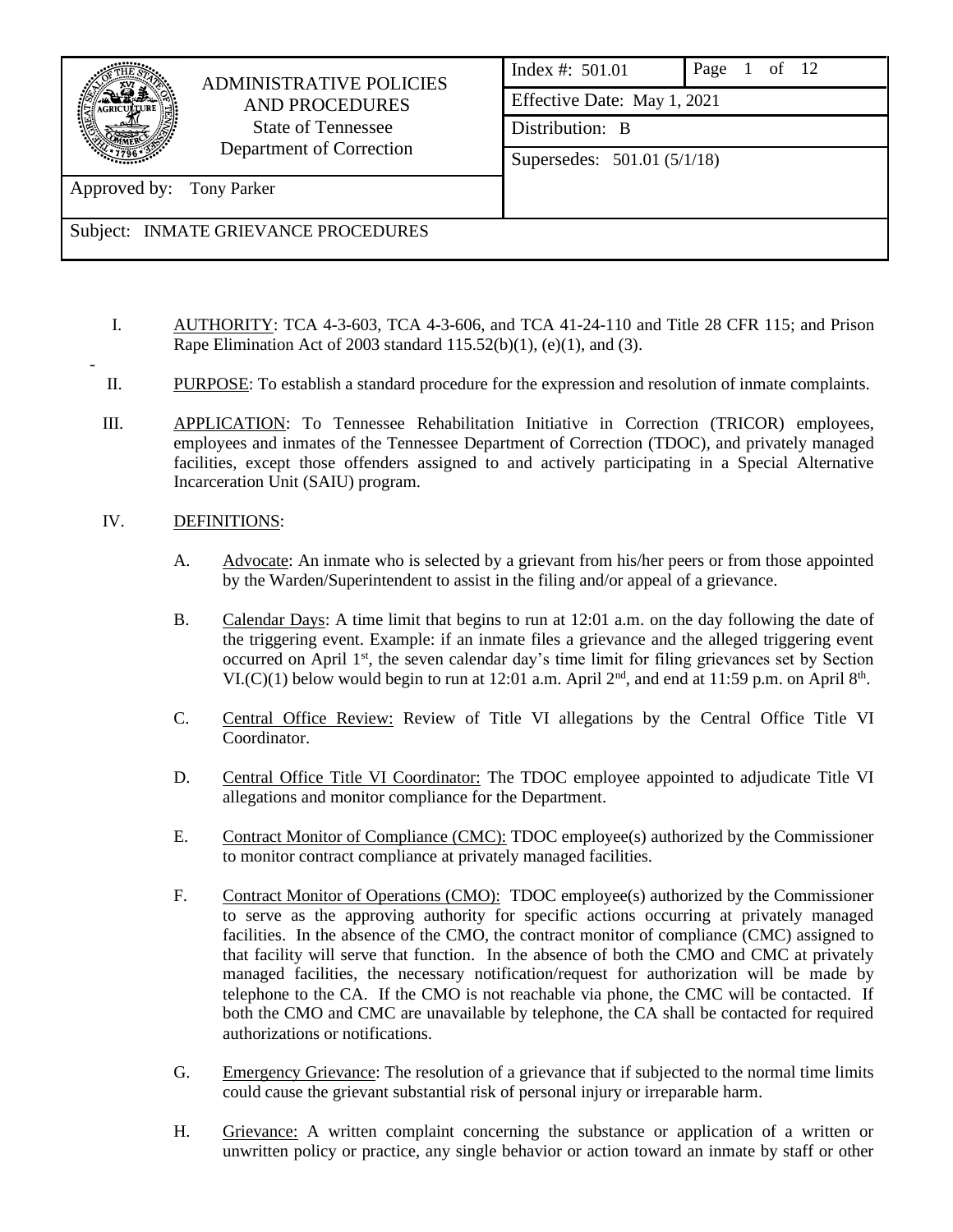| Effective Date: May 1, 2021 | Index # 501.01 | Page $2$ of 12 |  |  |  |  |
|-----------------------------|----------------|----------------|--|--|--|--|
|-----------------------------|----------------|----------------|--|--|--|--|

inmates, or any condition or incident within the Department or institution which personally affects the inmate complainant.

- I. Grievance Chairperson: The individual assigned by the Warden/Superintendent to supervise the inmate grievance process within the TDOC and privately managed facilities.
- J. Grievance Committee: A committee composed of a staff chairperson appointed by the Warden/Superintendent and members consisting of elected staff and inmates. This committee provides a forum in which an inmate may resolve a grievance at Level II of the inmate grievance process.
- K. Prison Rape Elimination Act (PREA): A federal law establishing a standard of zero tolerance for incidents related to sexual assault and rape on inmates and/or offenders.
- L. Reprisal: Any action or threat of action against anyone for the good faith use of or good faith participation in the grievance procedure.
- M. Title VI Site Coordinator: The Associate Warden of Treatment (AWT) and Deputy Superintendent (DS) at TDOC facilities and the Assistant Warden of Programs at privately managed facilities.
- V. POLICY: The TDOC shall ensure that every inmate has the right to utilize the grievance procedure without fear of reprisal. All grievances shall be considered in a fair and impartial manner and resolved at the lowest possible level in the grievance procedure.

### VI. PROCEDURES:

- A. A handbook entitled *TDOC Inmate Grievance Procedures* shall provide detailed instructions for the filing and processing of inmate grievances and appeals, and for the election, appointment, and removal of grievance committee members. Copies of the handbook and any current departmental and institutional policies concerning inmate grievances will be available to inmates in the institutional legal library. Access to copies of the handbook shall be provided to all grievance committee members and alternates. All living units for housing segregated inmates shall also be provided with a copy of the handbook and policies regarding inmate grievances.
- B. Access to the grievance procedure: Inmate Grievance, CR-1394, and locked grievance depositories shall be made available for use by all inmates. Inmates shall have unimpeded access to these grievance forms. For general population inmates, the grievance forms shall be openly available for pickup without the need for a request to staff. If required to ask staff for the form (i.e., an inmate in segregation), an inmate shall be given the form without question or discussion. All inmates will be informed of grievance procedures during orientation.
- C. Grievance Review Process: Except as otherwise provided in VI.(K) and (L), inmate grievances shall follow the following process:
	- 1. First Level: Grievances must be filed utilizing CR-1394 within seven calendar days of the occurrence or the most recent occurrences giving rise to the grievance. The chairperson shall review all grievances received and log them as received and enter them on Grievance screen (LIBG).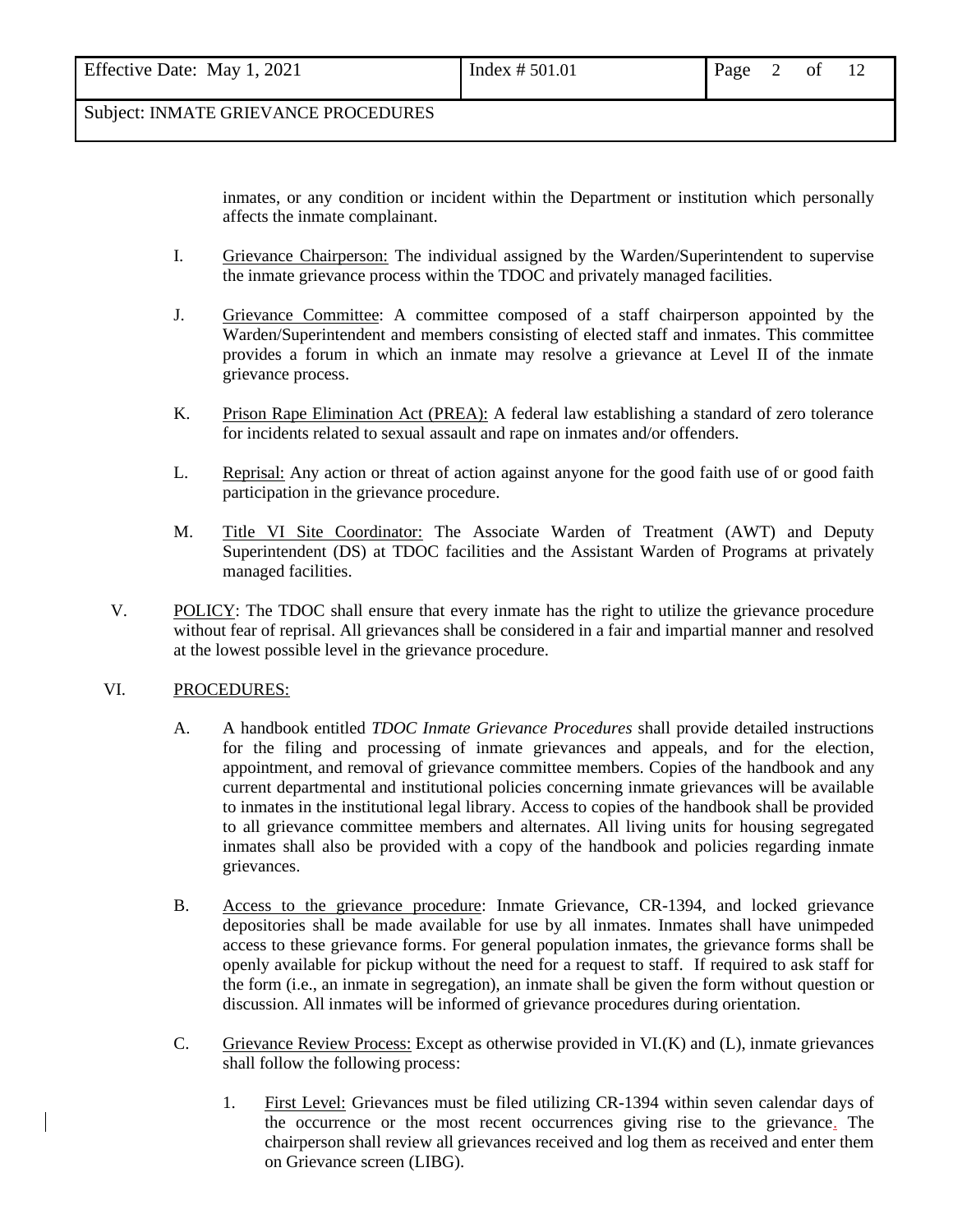| Effective Date: May 1, 2021 |  |  |  |
|-----------------------------|--|--|--|
|-----------------------------|--|--|--|

All copies of the form must be legible and intact. Grievance forms which are improperly completed or contain insufficient information for processing shall be returned to the inmate with instructions as to proper completion. It should not be logged as received (which starts the deadline times running) until the corrected version is submitted.

If more than one inmate files a grievance on the same incident, the hearing and responses may be consolidated. This shall be noted on the grievance response forms and on Grievance (LIBG) on the Description Detail Screen.

The chairperson's response shall be written on CR-1394 following the chairperson's receipt and review of the supervisor's response. The supervisor shall return his/her signed response to the chairperson within five working days of receipt. There will be a seven working-day time limit at Level I beginning on the day the grievance begins to be processed. If a grievant accepts the supervisor's response, the supervisor shall document on Response of Supervisor of Grieved Employee or Department, CR-3148. The grievance chairperson shall enter the approval on Grievance (LIBG).

2. Second Level: Within five calendar days of being notified of the Level I response, the grievant may appeal the response to the grievance committee and Warden/Superintendent. A hearing shall be held within five working days of an appeal's filing. Within five working days of the hearing, the committee's proposed response shall be documented on the Inmate Grievance Response, CR-1393, and forwarded to the Warden/Superintendent. Within seven working days of receipt, the Warden/Superintendent shall forward his/her decision to the chairperson. Within five working days of receiving the Warden's/Superintendent's response, the chairperson will allow the grievant to review the grievance materials and responses. If the grievant accepts the Level II response, the grievance chairperson shall enter the approval on Grievance (LIBG). The failure of staff to comply with a directive by the Warden/Superintendent as a result of the Warden/Superintendent's review of the grievance may result in disciplinary action. If the Warden/Superintendent agrees to the grievant's requested solution, the grievant shall not have the right to appeal to Level III.

Grievances concerning TRICOR, over which the Warden/Superintendent has no line authority, shall be forwarded from the committee to the Warden/Superintendent for any comments. The grievance then proceeds to Level III of the process. The Assistant Commissioner of Prisons/designee shall review and, if necessary, may forward the grievance for review/response to TRICOR's Chief Executive Officer.

3. Third Level: A grievant may appeal the Level II response within five calendar days of receipt of that response. The chairperson shall forward one legible copy of the grievance and all documentation to the Assistant Commissioner of Prisons/designee. The Level III response shall be sent to the grievance chairperson for distribution within 25 working days of the date the appeal was received. The chairperson shall enter the final decision on Grievance (LIBG). This response is final and is not subject to appeal. Failure of staff at TDOC managed facilities to comply with a directive by the Assistant Commissioner of Prisons or the Assistant Commissioner of Rehabilitative Services as a result of the Level III review may result in disciplinary action. (At privately managed facilities, the Assistant Commissioner of Prisons will make a determination as to the appropriate action to be initiated.) The CMO at privately managed institutions shall receive a copy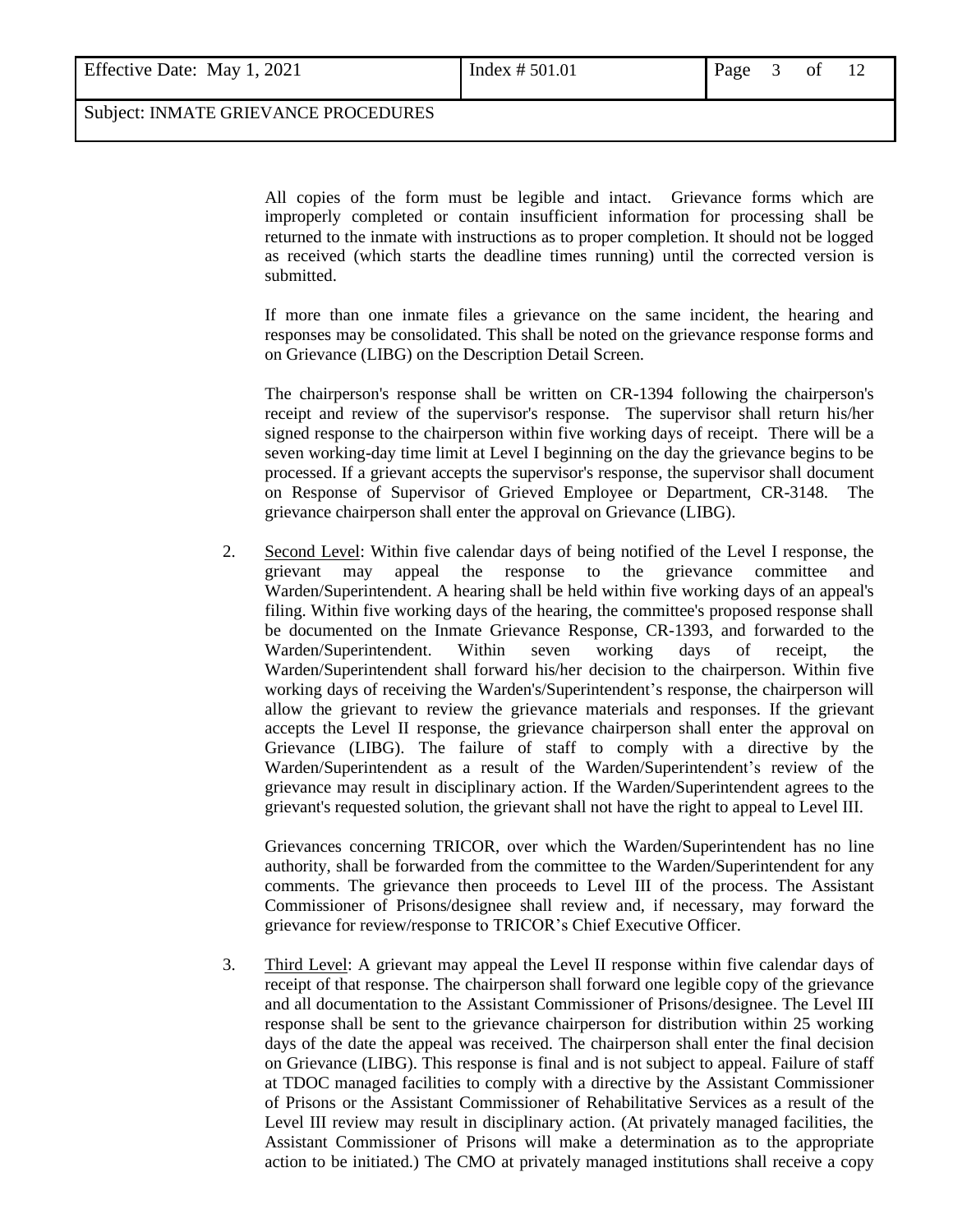| Effective Date: May 1, 2021 | Index # 501.01 | Page $4$ of $12$ |  |  |
|-----------------------------|----------------|------------------|--|--|

of all directives issued by the Assistant Commissioner of Prisons or the Assistant Commissioner of Rehabilitative Services.

- D. If a time limit expires at any stage of the process without the required response, the grievant may move the grievance to the next stage of the process, unless the inmate agrees in writing to a fixed extension of the time limit for response. In the event of an institutional lockdown the Grievance Chairperson is not required to receive a written statement from the inmate to extend the time limit. This shall be noted on the grievance response forms and on Grievance (LIBG) on the Description Screen.
- E. Committee election and hearing procedures shall be developed at each institution and shall be forwarded to the Assistant Commissioner of Prisons for review.
- F. Any subsequent revisions to said procedures shall also be forwarded to the Assistant Commissioner of Prisons for approval. The Warden/Superintendent/designee shall enter elected committee members' names on Board/Committee Members (LIBM).
- G. The good faith use of, or good faith participation in, the grievance process will not result in formal or informal reprisals against an inmate. An inmate shall be entitled to pursue, through the grievance procedure, a complaint that a reprisal occurred as the result of the filing of a prior grievance.
- H. Matters Inappropriate to the Grievance Procedure: If the chairperson determines a matter to be non-grievable, the grievant may appeal that decision as outlined in the handbook *TDOC Inmate Grievance Procedures*. Inappropriate grievance notification, CR-3689, shall be used to inform the inmate of an inappropriate grievance. The grievance process is inappropriate for:
	- 1. Appealing or seeking review of procedures or punishment imposed under established disciplinary procedures of the TDOC. These issues may be appealed pursuant to Policy #502.01. When this determination is made, the chairperson shall cite the incident number associated with the disciplinary report.
	- 2. Appealing decisions or actions of the Board of Parole or any other agency, other than TRICOR, outside the TDOC.
	- 3. Addressing classification matters such as institutional placement and custody level, which may be appealed through other avenues outlined in the #400 policy series, except where policy violations are alleged. Cell assignments not due to a classification or reclassification are grievable.
	- 4. Appealing or seeking review of any decision regarding the awarding of sentence credits. Sentence credit procedures shall be as provided in Policy #505.01.
	- 5. Seeking monetary compensation for injuries or property loss. Monetary claims against the TDOC or its employees based upon negligent care of persons or personal property should be filed with the Tennessee Claims Commission pursuant to TCA 9-8-101 et seq. Monetary claims by inmates against employees of privately managed facilities shall be filed with the managing company in accordance with TDOC approved contract vendor policy.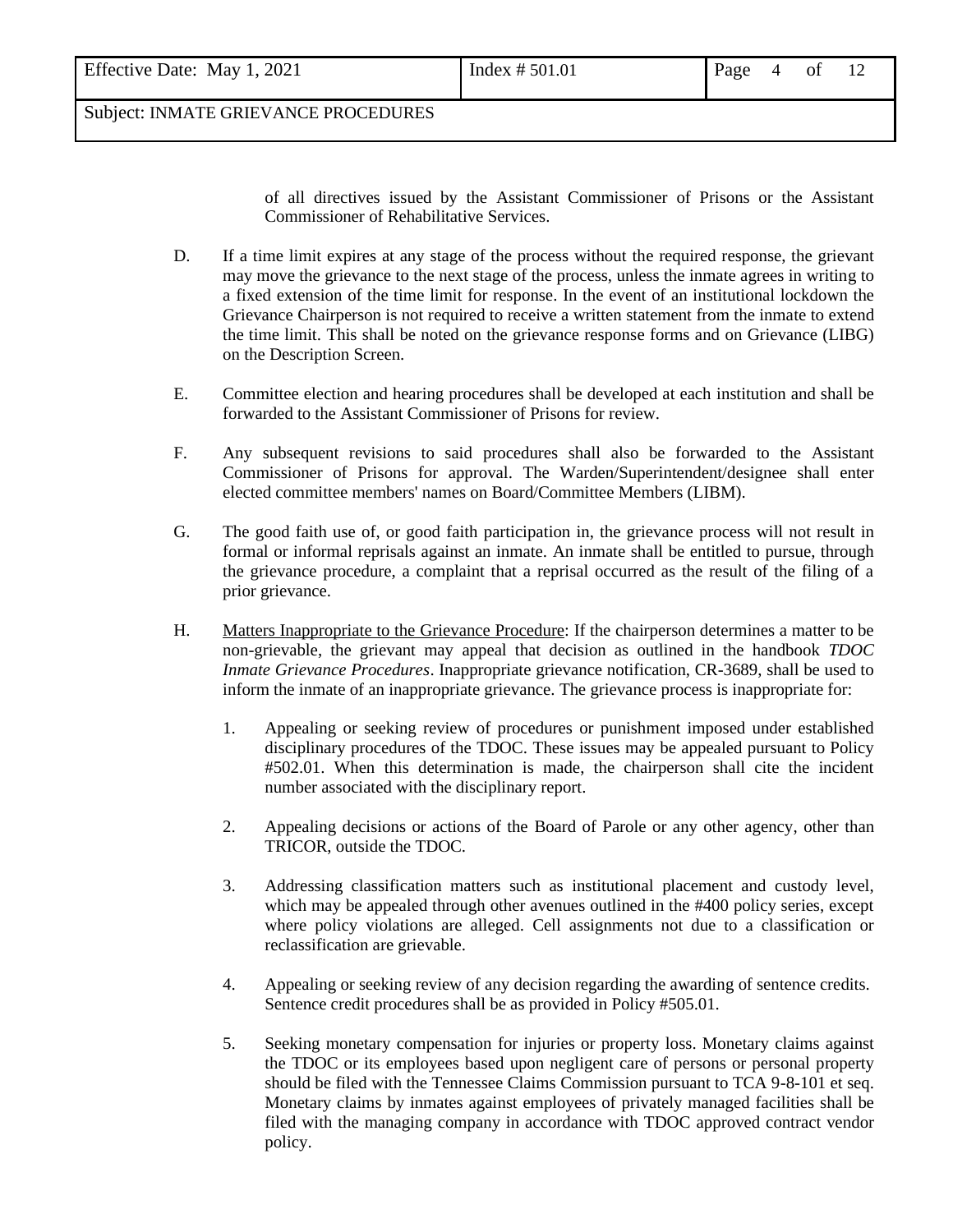- 6. Addressing questions regarding sentence structures. Such problems should be addressed to the counselor, institutional records office and Sentence Information Services (SIS) through established inmate inquiry procedures.
- 7. Any visitor's behavior resulting in disciplinary action is not grievable by an inmate.
- 8. Diagnoses by medical professionals, medical co-payments where Policy #113.15 has been adhered to, and requirements of substance use therapeutic programs.
- 9. Mail rejection, which may be appealed as described in Policy #507.02.
- I. Abuse of the Grievance Procedure
	- 1. Inmates shall not be permitted to submit more than one grievance arising out of the same or similar incident.
	- 2. Inmates shall not be permitted to have more than one grievance pending at the first level of review.
	- 3. Profanity, insults, and racial slurs, unless an alleged direct quote of another party, shall not be permitted in grievances. Threats may result in disciplinary action.
- J. Emergency Grievances
	- 1. Grievances deemed to be emergencies shall be expedited. The grievance chairperson or designee shall immediately bring emergency grievances to the attention of the appropriate person by whom corrective action may be taken. The action taken on any emergency grievance may be appealed through expedited emergency grievance procedures, as outlined in the handbook.
	- 2. The determination that a grievance is not an emergency may be appealed through normal grievance procedures.
- K. Additional Procedures Applicable to Title VI Grievances:
	- 1. All Title VI complaints must be filed within 180 days of the occurrence of an alleged discriminatory act (See Policy #103.10).
	- 2. The grievance chairperson shall review all grievances received and enter those listed as Title VI on Grievance screen (LIBG) with a flag indicating Title VI if the grievant alleges discrimination on the basis of race, color, or national origin. The chairperson shall then forward the grievance to the Title VI Site Coordinator for review and investigation; all findings from an investigation related to a Title VI grievance shall be documented on the Title VI Complaint Investigation, CR-3886. The investigation should begin within 24 hours of receipt and completed within five working days.
	- 3. Upon completion of the investigation, the Title VI Site Coordinator shall notify the Grievance Chairperson of the results of his/her findings within 24 hours.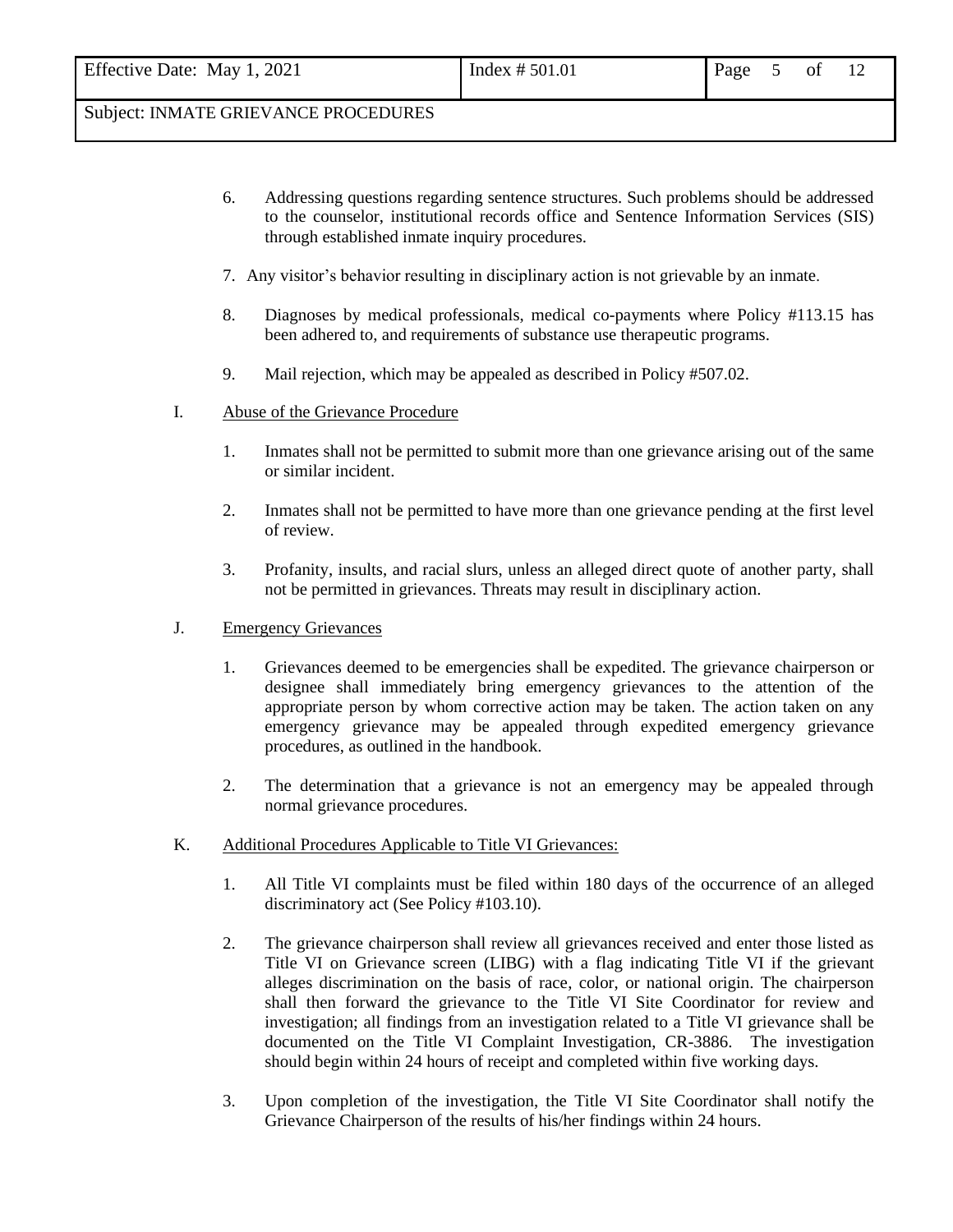- 4. The Grievance Chairperson shall then forward the complaint to the Central Office Title VI Coordinator, electronically, within ten working days of their decision.
- 5. The Central Office Title VI Coordinator shall enter all Title VI complaints into a database and assign each complaint a tracking number. Only one Title VI allegation received from a complainant will be processed at a time.
- 6. The Central Office Title VI Coordinator shall review and make a determination based on the findings of the investigation conducted by the Title VI Site Coordinator and shall notify the Title VI Site Coordinator of a response and/or decision within 25 working days.
- 7. If the Central Office Title VI Coordinator determines that the allegation is not a Title VI violation, the Title VI Site Coordinator shall be notified to make the appropriate notations on OMS screen LIBG. This shall be done within one working day of receipt of such notification by the Grievance Chairperson.
- 8. If the Central Office Title VI Coordinator determines that the allegation is a Title VI violation, the Title VI Site Coordinator shall be notified to seek a remedy to redress the violation immediately. Once a remedy is identified, the Title VI Site Coordinator shall notify the Central Office Title VI Coordinator who shall concur or not concur. The remedy and/or plan of action shall be entered on OMS screen LIBG.
- 9. Appeals must be sent to the Assistant Commissioner of Prisons. All appeals must be submitted within five working days upon notification; the inmate shall specify the reason for the appeal. The grievance number must be included on all documentation submitted to Central Office for review of an appeal.
- 10. The decision of the Assistant Commissioner of Prisons shall be final.
- L. Additional Procedures Applicable to PREA Grievances:
	- 1. An inmate may submit a grievance alleging sexual abuse at any time. Applicable time limits shall apply to any portion of a grievance that does not allege an incident of sexual abuse. Inmates shall not be required to use any informal grievance process, or to otherwise attempt to resolve with staff, an alleged incident of sexual abuse.
	- 2. An inmate who alleges sexual abuse may submit a grievance without submitting it to a staff member who is the subject of the compliant and such grievance shall not be referred to a staff member who is the subject of the complaint.
	- 3. A final decision on the merits of any portion of a grievance alleging sexual abuse shall be issued by the Associate Warden of Treatment (AWT)/or Deputy Superintendent (DS) within 90 days of the initial filing of the grievance. Computation of the 90-day time period shall not include time used by inmates in preparing the grievance. TDOC may claim an extension of time to respond, up to 70 days, if the normal time period for response is insufficient to make an appropriate decision. The inmate shall be notified in writing by the AWT/DS of any such extension and be provided a date by which a decision will be made. At any level of the grievance, including final level, if the inmate does not receive a response within the time allotted to reply, including any properly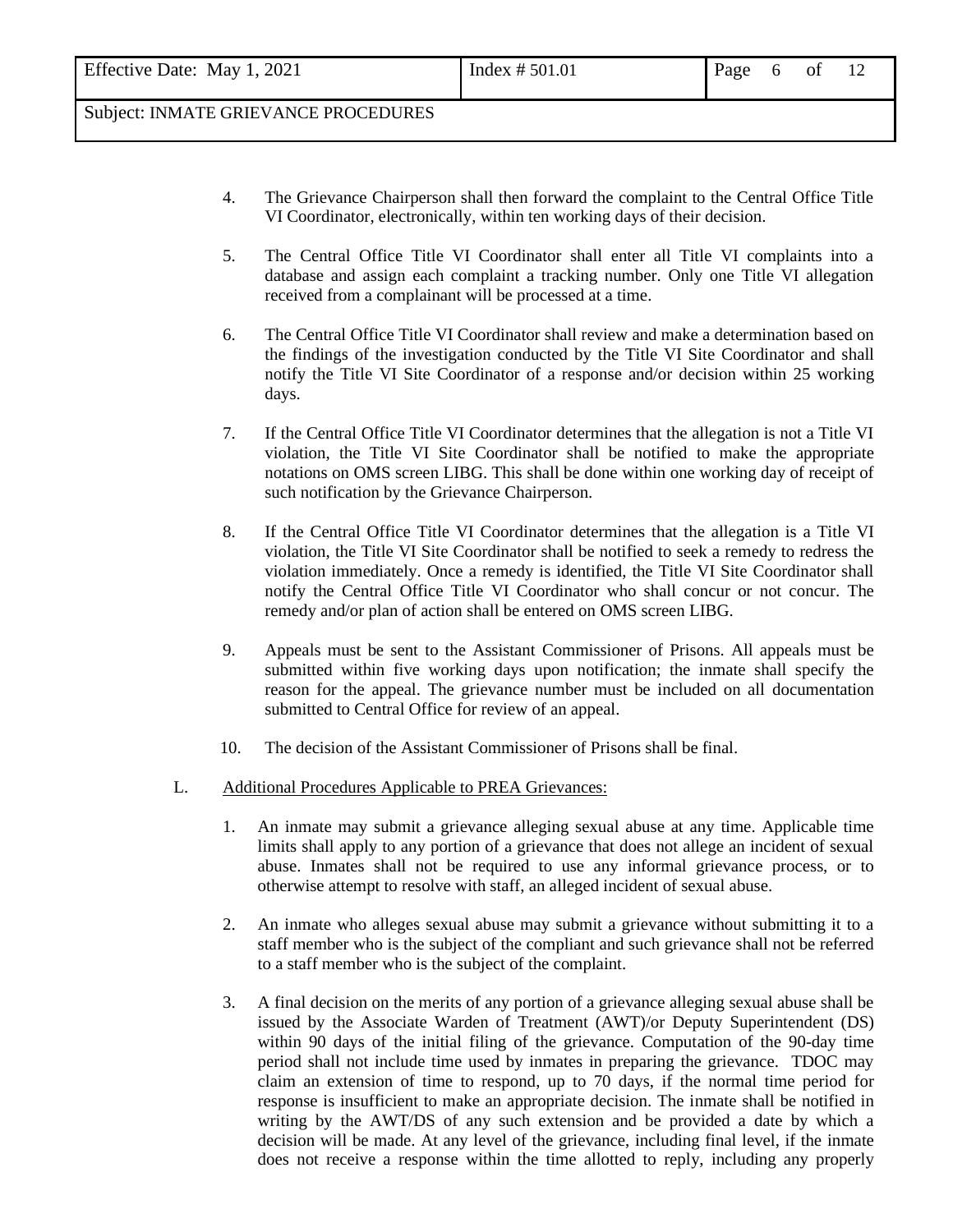| Effective Date: May 1, 2021 | Page 7  |
|-----------------------------|---------|
| Index $# 501.01$            | of $12$ |

noticed extension, the inmate may consider the absence of a response to be a denial at that level. (See subsection (5) below regarding emergency PREA grievances).

4. Third parties (including fellow inmates, staff members, family members, attorneys, and outside advocates) shall be permitted to assist inmates in filing grievances related to allegations of sexual abuse, and shall also be permitted to file such grievances on behalf of the inmate.

If a third party files such a grievance on behalf of an inmate, that inmate shall agree to have the grievance filed on their behalf and document such on the Inmate Grievance, CR-1394. The inmate shall be required to personally pursue any subsequent steps in the grievance process. If the inmate declines to have the grievance processed on his/her behalf, the inmate's decision shall be documented on the original Inmate Grievance, CR-1394, and signed by the inmate.

- 5. After receiving an emergency grievance alleging that an inmate is subject to a substantial risk of imminent sexual abuse, the grievance chairperson shall immediately forward the grievance (or any portion thereof that alleges the substantial risk of imminent sexual abuse) to the AWT/DS so that any required immediate corrective action may be taken. The grievance chairperson shall provide an initial response within 48 hours and shall issue a final decision within five calendar days. The initial response and final decision provided within the PREA Allegation System (PAS) shall document the facility's determination as to whether the inmate is in substantial risk of imminent sexual abuse and the action taken in response to the emergency grievance. Timeframes in (3) above still apply after any immediate corrective action has been implemented.
- 6. An inmate may be disciplined for filing a grievance related to alleged sexual abuse only when it is demonstrated that the inmate filed the grievance in bad faith."
- M. Records
	- 1. Records concerning inmate grievances shall be kept confidential. Only the chairperson shall process grievances after they have been answered by the Warden/Superintendent. Grievance conversation (LIBG) should be available only to employees who have a need for access because of their assigned duties.
	- 2. Records shall be kept regarding inmate grievances as detailed in the handbook, *TDOC Inmate Grievance Procedures*.
	- 3. Upon resolution, grievances shall be distributed as indicated on Inmate Grievance Response, CR-1393, and entered on Grievance (LIBG). An extra copy of health-related grievances shall be supplied to the institutional health administrator by the chairperson.
- N. Each institution will submit an annual evaluation of the grievance procedures as outlined in the handbook, *TDOC Inmate Grievance Procedures*. Staff preparing these reports may review actual grievances.
- O. Documentary Evidence: Any TDOC policy referred to in any description of problem or response shall be cited by number, paragraph and section. Copies of any institutional policies, post orders, or documents referred to, will accompany all grievances to the third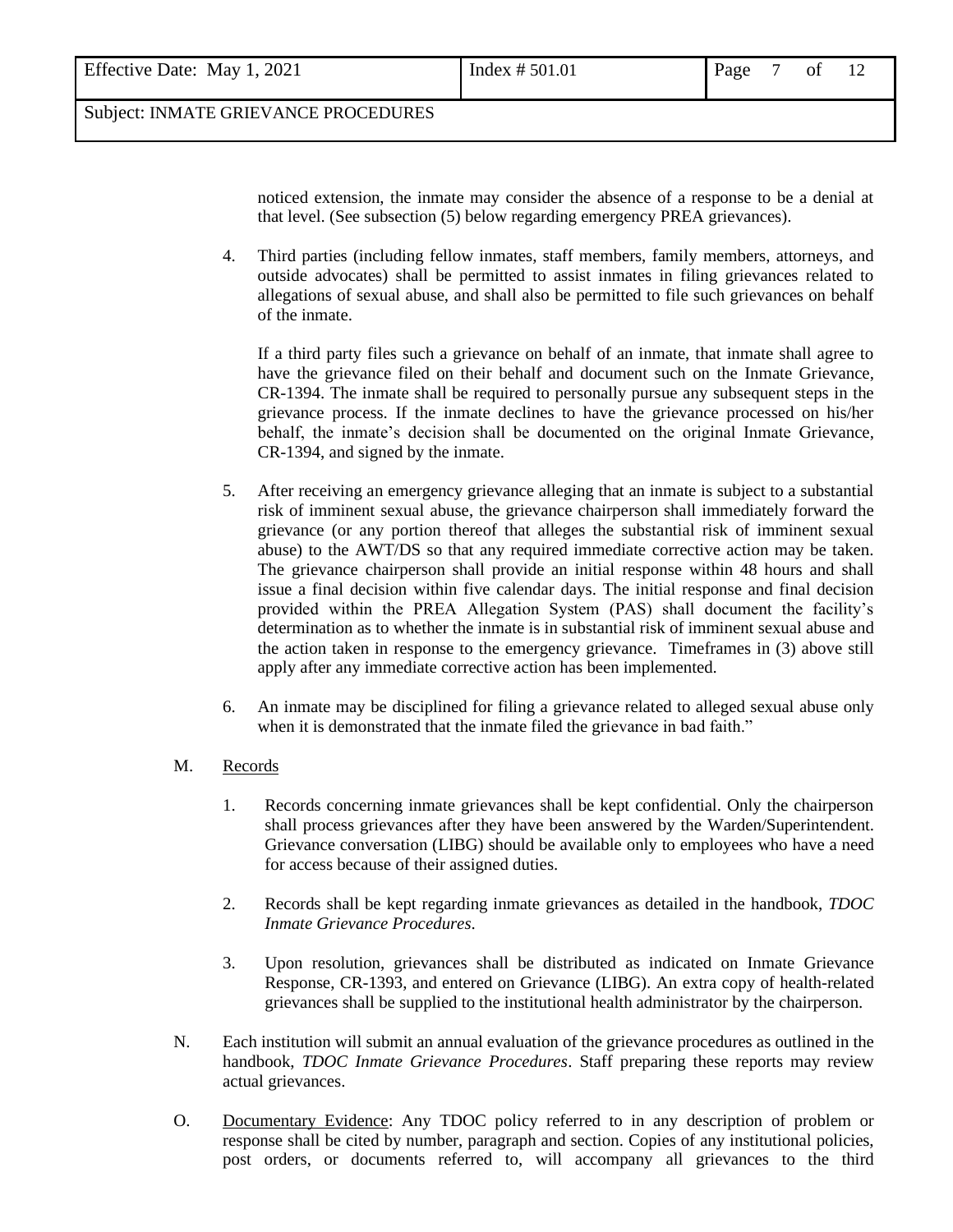| Effective Date: May 1, 2021 | Index $# 501.01$ | Page 8 of |  |  |
|-----------------------------|------------------|-----------|--|--|
|                             |                  |           |  |  |

level. The grievant shall be furnished with a copy of all documentation unless deemed inappropriate by the chairperson for security reasons.

- VII. ACA STANDARDS: 5-ACI-1A-16, 5-ACI-3A-06, 5-ACI-3D-19, 5-ACI-6A-01 (M), 4-ACRS-6A-10, 4-ACRS-6A-11, 4-ACRS-6A-12, 4-ACRS-6A-13, 4-ACRS-6B-01,4-ACRS-6B-02, 4-ACRS-6B-03, 4-APPFS-2G-01, and 4-APPFS-2G-02.
- VIII. EXPIRATION DATE: May 1, 2024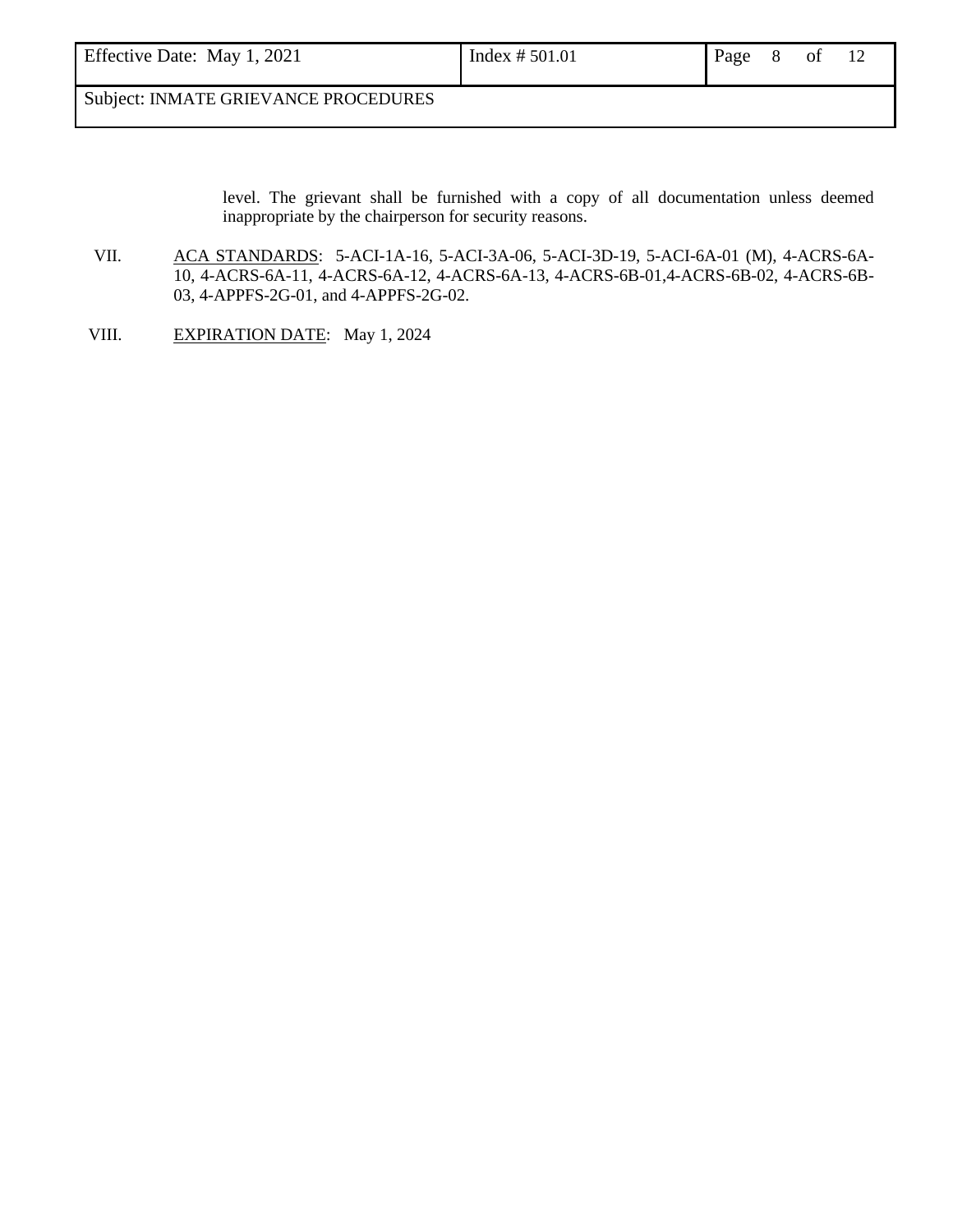

# **INMATE GRIEVANCE**

| <b>NAME</b>                          | <b>NUMBER</b>                                                                                                                                                                                                                                                                                                                                                                                                                   | <b>INSTITUTION &amp; UNIT</b>            |
|--------------------------------------|---------------------------------------------------------------------------------------------------------------------------------------------------------------------------------------------------------------------------------------------------------------------------------------------------------------------------------------------------------------------------------------------------------------------------------|------------------------------------------|
|                                      | DESCRIPTION OF PROBLEM: University of the contract of the contract of the contract of the contract of the contract of the contract of the contract of the contract of the contract of the contract of the contract of the cont                                                                                                                                                                                                  |                                          |
|                                      |                                                                                                                                                                                                                                                                                                                                                                                                                                 |                                          |
|                                      |                                                                                                                                                                                                                                                                                                                                                                                                                                 |                                          |
|                                      |                                                                                                                                                                                                                                                                                                                                                                                                                                 |                                          |
|                                      |                                                                                                                                                                                                                                                                                                                                                                                                                                 |                                          |
|                                      |                                                                                                                                                                                                                                                                                                                                                                                                                                 |                                          |
|                                      |                                                                                                                                                                                                                                                                                                                                                                                                                                 |                                          |
| Signature of Grievant                |                                                                                                                                                                                                                                                                                                                                                                                                                                 | Date                                     |
|                                      | TO BE COMPLETED BY GRIEVANCE CLERK                                                                                                                                                                                                                                                                                                                                                                                              |                                          |
|                                      |                                                                                                                                                                                                                                                                                                                                                                                                                                 |                                          |
| <b>Grievance Number</b>              | Date Received                                                                                                                                                                                                                                                                                                                                                                                                                   | Signature Of Grievance Clerk             |
|                                      | INMATE GRIEVANCE COMMITTEE'S RESPONSE DUE DATE: _________________________________                                                                                                                                                                                                                                                                                                                                               |                                          |
|                                      |                                                                                                                                                                                                                                                                                                                                                                                                                                 |                                          |
| AUTHORIZED EXTENSION: New Due Date   |                                                                                                                                                                                                                                                                                                                                                                                                                                 | Signature of Grievant                    |
|                                      | <b>INMATE GRIEVANCE RESPONSE</b>                                                                                                                                                                                                                                                                                                                                                                                                |                                          |
|                                      |                                                                                                                                                                                                                                                                                                                                                                                                                                 |                                          |
|                                      |                                                                                                                                                                                                                                                                                                                                                                                                                                 |                                          |
|                                      |                                                                                                                                                                                                                                                                                                                                                                                                                                 |                                          |
|                                      |                                                                                                                                                                                                                                                                                                                                                                                                                                 |                                          |
|                                      |                                                                                                                                                                                                                                                                                                                                                                                                                                 |                                          |
|                                      |                                                                                                                                                                                                                                                                                                                                                                                                                                 |                                          |
| DATE: ________________               | CHAIRPERSON: University of the CHAIRPERSON:                                                                                                                                                                                                                                                                                                                                                                                     |                                          |
| Do you wish to appeal this response? | $\frac{1}{\sqrt{1-\frac{1}{2}}}\frac{1}{\sqrt{1-\frac{1}{2}}}\frac{1}{\sqrt{1-\frac{1}{2}}}\frac{1}{\sqrt{1-\frac{1}{2}}}\frac{1}{\sqrt{1-\frac{1}{2}}}\frac{1}{\sqrt{1-\frac{1}{2}}}\frac{1}{\sqrt{1-\frac{1}{2}}}\frac{1}{\sqrt{1-\frac{1}{2}}}\frac{1}{\sqrt{1-\frac{1}{2}}}\frac{1}{\sqrt{1-\frac{1}{2}}}\frac{1}{\sqrt{1-\frac{1}{2}}}\frac{1}{\sqrt{1-\frac{1}{2}}}\frac{1}{\sqrt{1-\frac{1}{2}}}\frac{1}{\sqrt{1-\frac{$ | <b>NO</b>                                |
|                                      | If yes: Sign, date, and return to chairman for processing within five (5) days of receipt of first-level response.                                                                                                                                                                                                                                                                                                              |                                          |
|                                      |                                                                                                                                                                                                                                                                                                                                                                                                                                 |                                          |
| <b>GRIEVANT</b>                      | <b>DATE</b>                                                                                                                                                                                                                                                                                                                                                                                                                     | <b>WITNESS</b>                           |
| Distribution Upon Final Resolution:  |                                                                                                                                                                                                                                                                                                                                                                                                                                 |                                          |
|                                      | White - Inmate Grievant Canary - Warden Pink - Grievance Committee                                                                                                                                                                                                                                                                                                                                                              | Goldenrod - Commissioner (if applicable) |
| CR-1394 (Rev. 3-00)                  | Page 1 of 2                                                                                                                                                                                                                                                                                                                                                                                                                     | <b>RDA 2244</b>                          |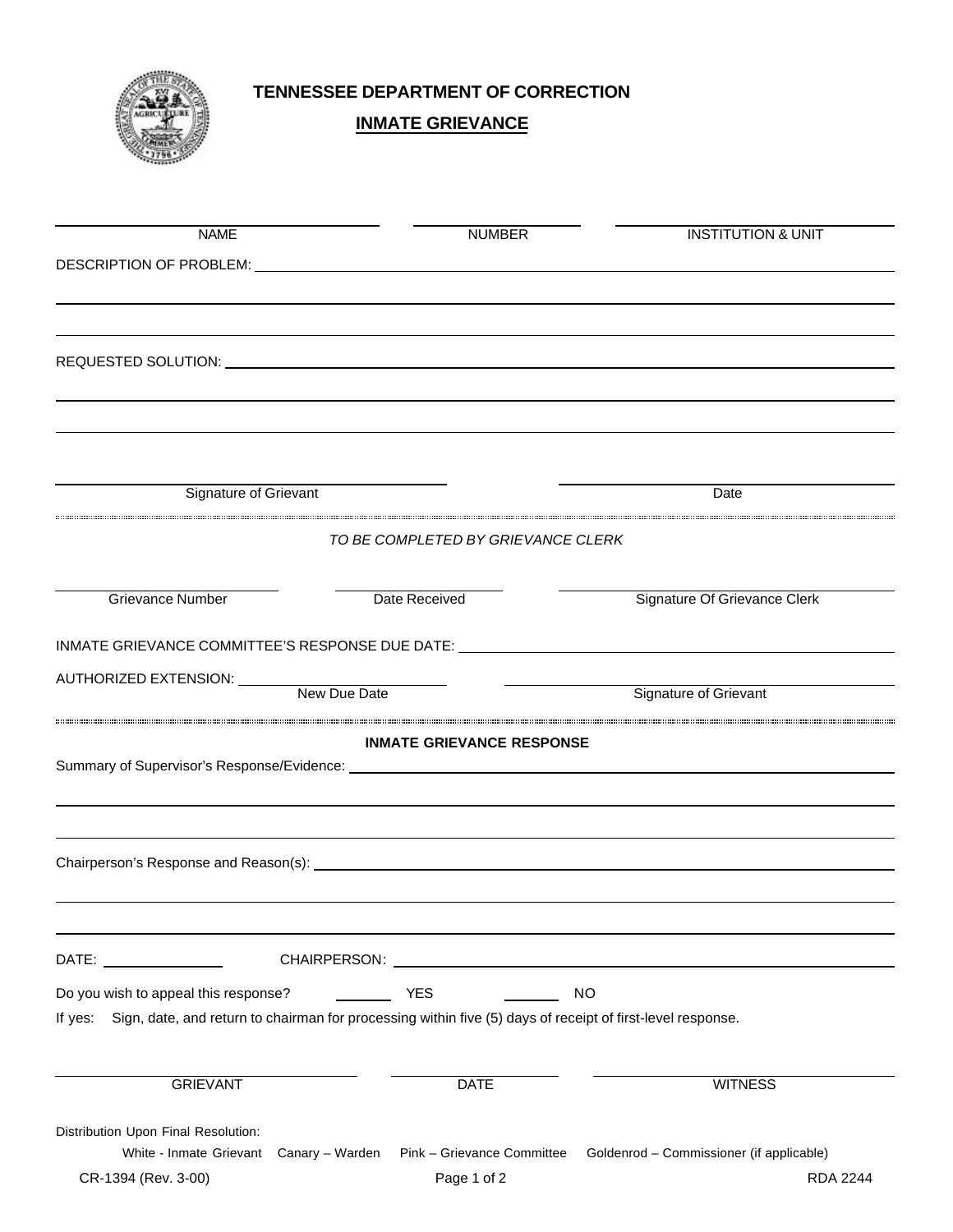

**INMATE GRIEVANCE (continuation sheet)**

| Distribution Upon Final Resolution: |
|-------------------------------------|

White - Inmate Grievant Canary – Warden Pink – Grievance Committee Goldenrod – Commissioner (if applicable)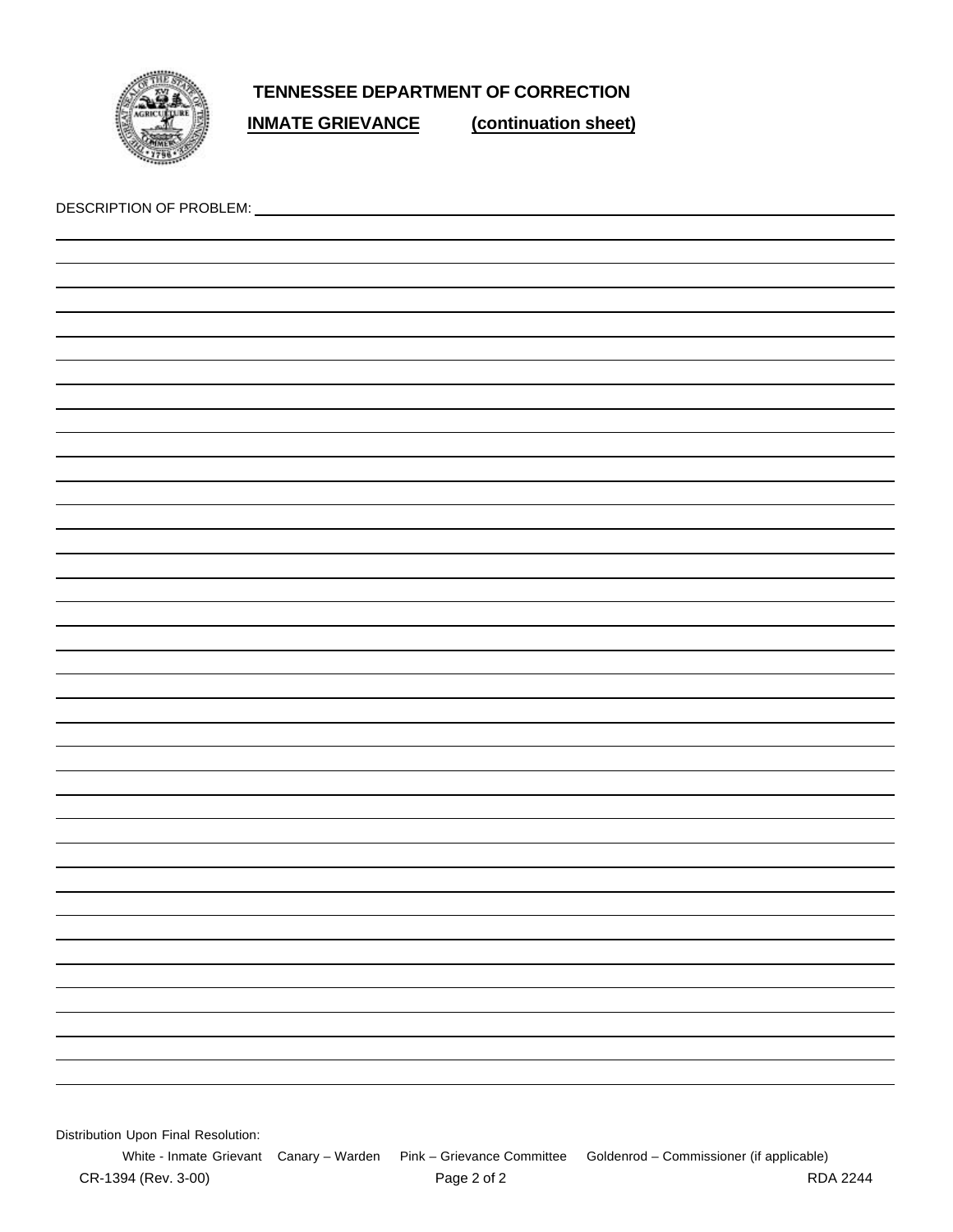

## **RESPONSE OF SUPERVISOR OF GRIEVED EMPLOYEE OR DEPARTMENT**

| DATE:                   |                    | Please respond to the attached grievance, indicating any action taken. |
|-------------------------|--------------------|------------------------------------------------------------------------|
| <b>Grievance Number</b> | <b>Inmate Name</b> | Inmate Number                                                          |
|                         |                    |                                                                        |
|                         |                    |                                                                        |
|                         |                    |                                                                        |
|                         |                    |                                                                        |
|                         |                    |                                                                        |
|                         |                    |                                                                        |
|                         |                    |                                                                        |
|                         |                    |                                                                        |
|                         |                    |                                                                        |
|                         |                    |                                                                        |
|                         |                    |                                                                        |
|                         |                    |                                                                        |
|                         |                    |                                                                        |
|                         |                    |                                                                        |
|                         |                    |                                                                        |
|                         |                    |                                                                        |
|                         |                    |                                                                        |
|                         |                    |                                                                        |
|                         |                    |                                                                        |
|                         |                    |                                                                        |
| <b>SIGNATURE</b>        |                    | <b>DATE</b>                                                            |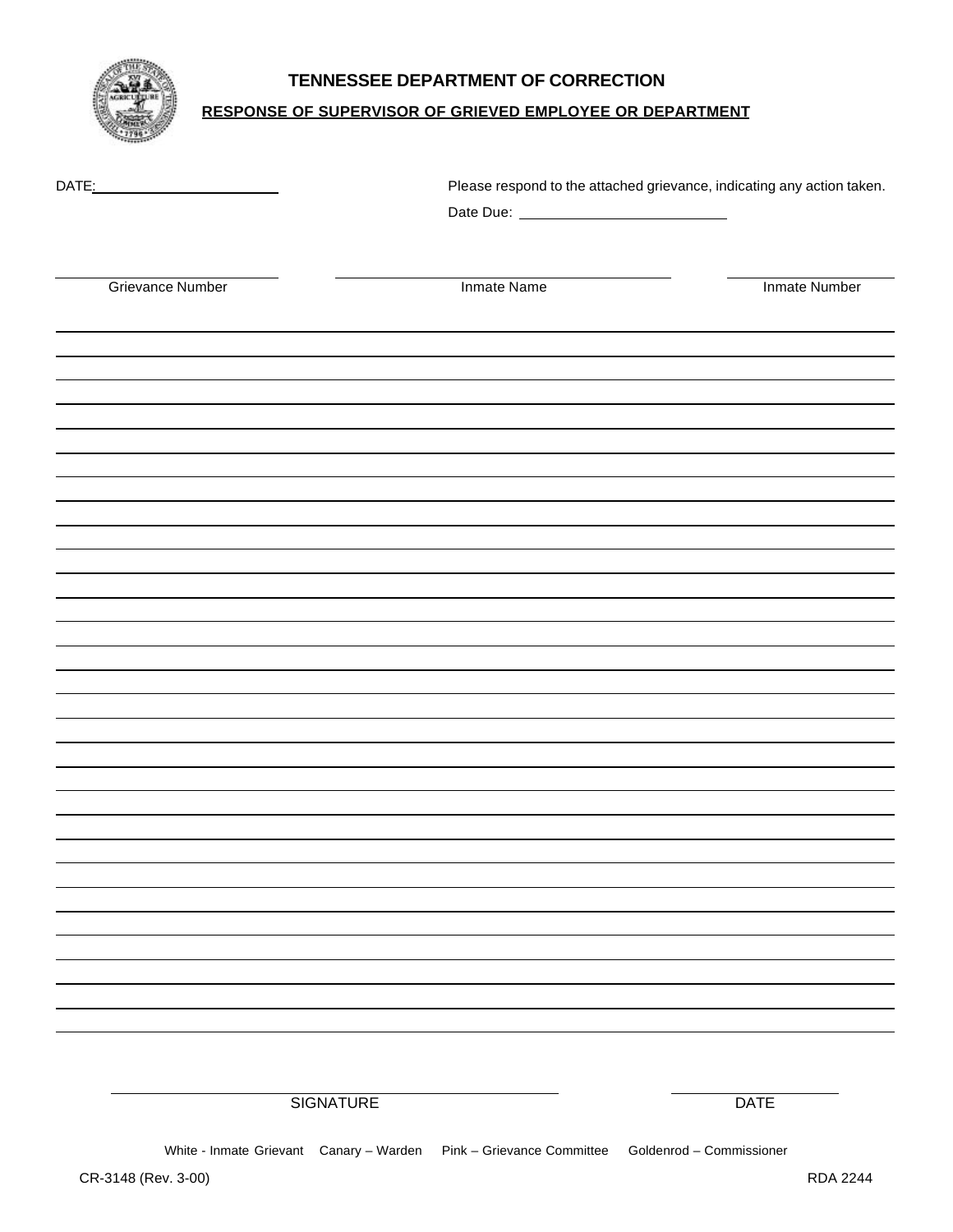

## **INMATE GRIEVANCE RESPONSE**

| <b>NAME</b>                                                                                                                                                                                                                          | <b>NUMBER</b>                                                                                                                    | <b>INSTITUTION &amp; UNIT</b> | <b>GRIEVANCE NUMBER</b> |
|--------------------------------------------------------------------------------------------------------------------------------------------------------------------------------------------------------------------------------------|----------------------------------------------------------------------------------------------------------------------------------|-------------------------------|-------------------------|
| Summary of Evidence and Testimony Presented to Committee ________________________                                                                                                                                                    |                                                                                                                                  |                               |                         |
|                                                                                                                                                                                                                                      |                                                                                                                                  |                               |                         |
|                                                                                                                                                                                                                                      |                                                                                                                                  |                               |                         |
|                                                                                                                                                                                                                                      |                                                                                                                                  |                               |                         |
| <b>DATE</b>                                                                                                                                                                                                                          | <b>CHAIRMAN</b>                                                                                                                  |                               | <b>MEMBER</b>           |
| <b>MEMBER</b>                                                                                                                                                                                                                        | <b>MEMBER</b>                                                                                                                    |                               | <b>MEMBER</b>           |
| Warden's Response:                                                                                                                                                                                                                   | Agrees with Proposed Response                                                                                                    |                               |                         |
| Disagrees with Proposed Response                                                                                                                                                                                                     |                                                                                                                                  |                               |                         |
| If Disagrees, Reason(s) for Disagreement <b>example and the control of the Control of the Control of the Control of the Control of the Control of the Control of the Control of the Control of the Control of the Control of the</b> |                                                                                                                                  |                               |                         |
|                                                                                                                                                                                                                                      |                                                                                                                                  |                               |                         |
|                                                                                                                                                                                                                                      | YES                                                                                                                              | <b>NO</b>                     |                         |
| Do you wish to appeal this response?<br>If yes:<br>to previous responses if so desired.                                                                                                                                              | Sign, date, and return to chairman for processing. Grievant may attach supplemental clarification of issues or rebuttal/reaction |                               |                         |
| <b>GRIEVANT</b>                                                                                                                                                                                                                      | DATE                                                                                                                             |                               | <b>WITNESS</b>          |
|                                                                                                                                                                                                                                      |                                                                                                                                  |                               |                         |
|                                                                                                                                                                                                                                      |                                                                                                                                  |                               |                         |
|                                                                                                                                                                                                                                      |                                                                                                                                  |                               |                         |
| <b>DATE</b>                                                                                                                                                                                                                          |                                                                                                                                  | <b>SIGNATURE</b>              |                         |
| Distribution Upon Final Resolution:                                                                                                                                                                                                  |                                                                                                                                  |                               |                         |
|                                                                                                                                                                                                                                      | White - Inmate Grievant Canary - Warden Pink - Grievance Committee Goldenrod - Commissioner                                      |                               |                         |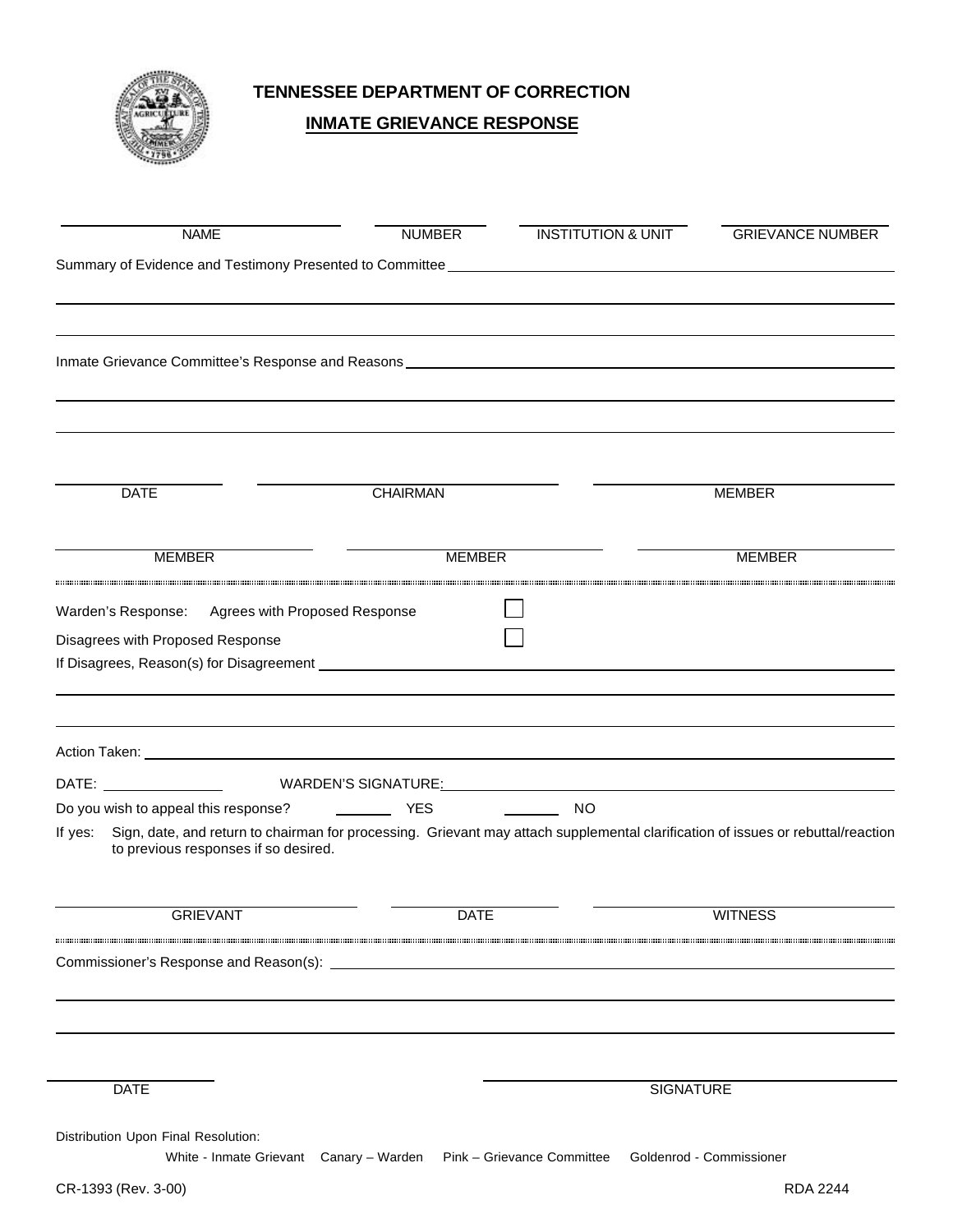

**Title VI Complaint Investigation Form** 

Date Complaint Received:

Complainant's Name (and TDOC number, if applicable), Facility and/or Address:

Page 1 of 3 CR-3886 (Rev. 01-20) Duplicate as Needed RDA 1376 Facility/Site Involved in Complaint: Nature of Complaint: Date of Interview with Complainant: **with the accomplement of the Complainant** of the context of the context of the context of the context of the context of the context of the context of the context of the context of the c Interview via Telephone In-Person Other (specify) Summary of Interview with Complainant: Date: Other Interviews Conducted: **Example 2018** 2019 2019 2021 2022 2023 2024 2022 2023 2024 2022 2023 2024 2022 2023 2024 2022 2023 2022 2023 2024 2022 2023 2024 2022 2023 2024 2022 2023 2024 2025 2022 2023 2024 2025 2024 2025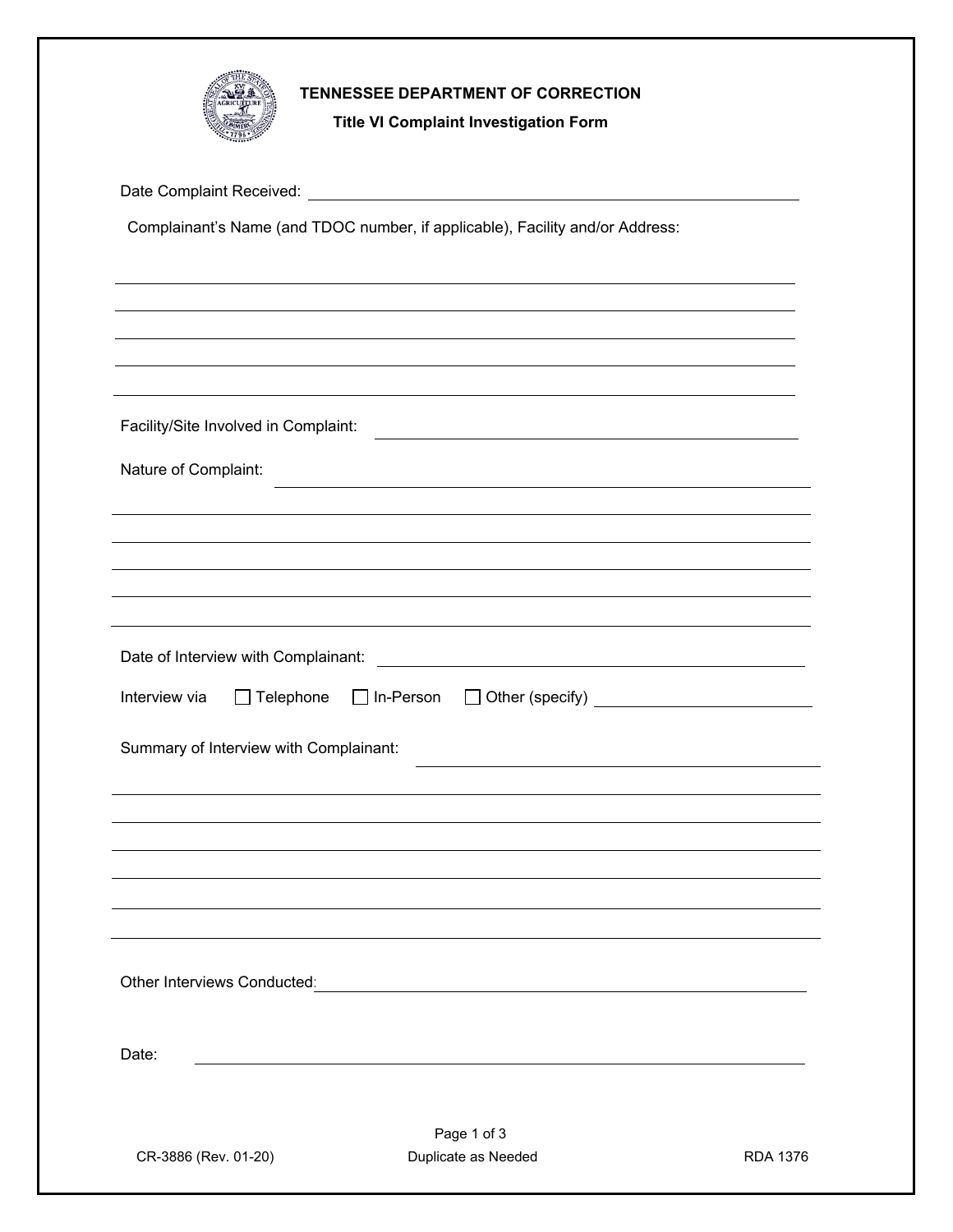|                                                       | TENNESSEE DEPARTMENT OF CORRECTION<br><b>Title VI Complaint Withdrawal of Complaint</b>                                                                                                                                                                                                                                                                                                                               |                 |
|-------------------------------------------------------|-----------------------------------------------------------------------------------------------------------------------------------------------------------------------------------------------------------------------------------------------------------------------------------------------------------------------------------------------------------------------------------------------------------------------|-----------------|
|                                                       |                                                                                                                                                                                                                                                                                                                                                                                                                       |                 |
|                                                       |                                                                                                                                                                                                                                                                                                                                                                                                                       |                 |
|                                                       |                                                                                                                                                                                                                                                                                                                                                                                                                       |                 |
|                                                       |                                                                                                                                                                                                                                                                                                                                                                                                                       |                 |
| Interviewer's Name and Position:                      |                                                                                                                                                                                                                                                                                                                                                                                                                       |                 |
| Interview via:<br>$\Box$ Telephone                    | $\Box$ In-Person<br>$\Box$ Other (specify)                                                                                                                                                                                                                                                                                                                                                                            |                 |
| Summary of Interview:                                 |                                                                                                                                                                                                                                                                                                                                                                                                                       |                 |
|                                                       |                                                                                                                                                                                                                                                                                                                                                                                                                       |                 |
|                                                       |                                                                                                                                                                                                                                                                                                                                                                                                                       |                 |
|                                                       |                                                                                                                                                                                                                                                                                                                                                                                                                       |                 |
|                                                       |                                                                                                                                                                                                                                                                                                                                                                                                                       |                 |
|                                                       |                                                                                                                                                                                                                                                                                                                                                                                                                       |                 |
| Resolution/Action Taken (include dates, names, etc.): |                                                                                                                                                                                                                                                                                                                                                                                                                       |                 |
|                                                       |                                                                                                                                                                                                                                                                                                                                                                                                                       |                 |
|                                                       |                                                                                                                                                                                                                                                                                                                                                                                                                       |                 |
|                                                       |                                                                                                                                                                                                                                                                                                                                                                                                                       |                 |
|                                                       |                                                                                                                                                                                                                                                                                                                                                                                                                       |                 |
|                                                       |                                                                                                                                                                                                                                                                                                                                                                                                                       |                 |
| complainant, etc.                                     | Please attach copies of the complaint, statements of involved parties and witnesses, and response to                                                                                                                                                                                                                                                                                                                  |                 |
|                                                       | Note: If the offender is no longer at the institution that the Title VI complaint originated, please contact the Title VI Site Coordinator to<br>schedule an interview by phone at his/her current location. If the offender is no longer on community supervision, please contact the<br>Title VI Site Coordinator to schedule an interview by phone. Indicate the Title VI Site Coordinator's name on the document. |                 |
|                                                       | <b>Attach Additional Sheets if Necessary</b>                                                                                                                                                                                                                                                                                                                                                                          |                 |
|                                                       | Page 2 of 3                                                                                                                                                                                                                                                                                                                                                                                                           |                 |
| CR-3886 (Rev. 01-20)                                  | Duplicate as Needed                                                                                                                                                                                                                                                                                                                                                                                                   | <b>RDA 1376</b> |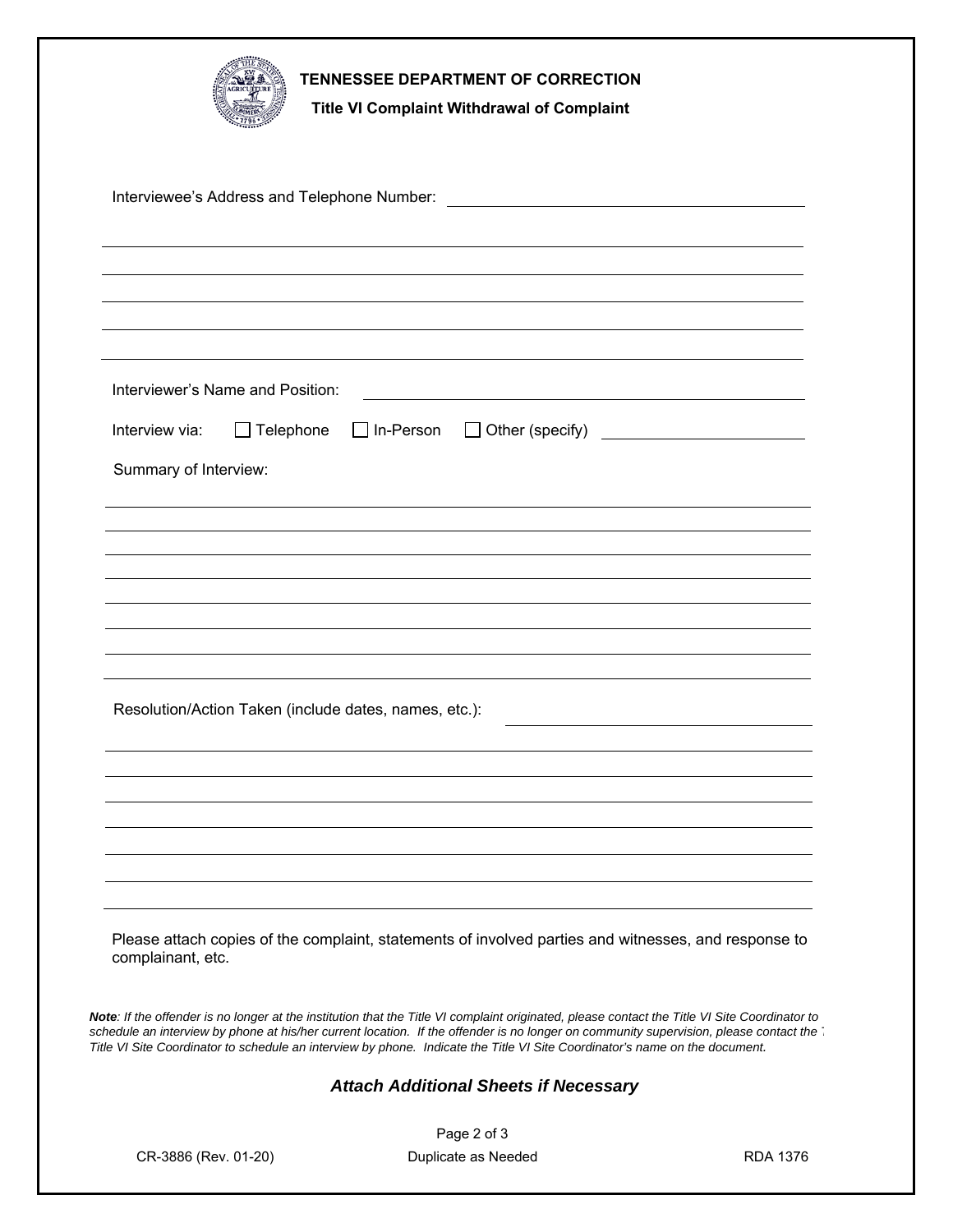| TENNESSEE DEPARTMENT OF CORRECTION<br>Title VI Complaint Withdrawal of Complaint                                                                                                                                                                            |       |
|-------------------------------------------------------------------------------------------------------------------------------------------------------------------------------------------------------------------------------------------------------------|-------|
| hereby withdraw my complaint on<br>I,<br>Appellate Name                                                                                                                                                                                                     |       |
| b<br>Person with Title VI Complaint<br>because<br>against<br>Date                                                                                                                                                                                           |       |
|                                                                                                                                                                                                                                                             |       |
| <u>Der andere version of the set of the set of the set of the set of the set of the set of the set of the set of the set of the set of the set of the set of the set of the set of the set of the set of the set of the set of t</u><br>Offender Signature: | Date: |
|                                                                                                                                                                                                                                                             | Date: |
| Forwarded To:                                                                                                                                                                                                                                               | On:   |
| Please provide any additional information below:                                                                                                                                                                                                            |       |